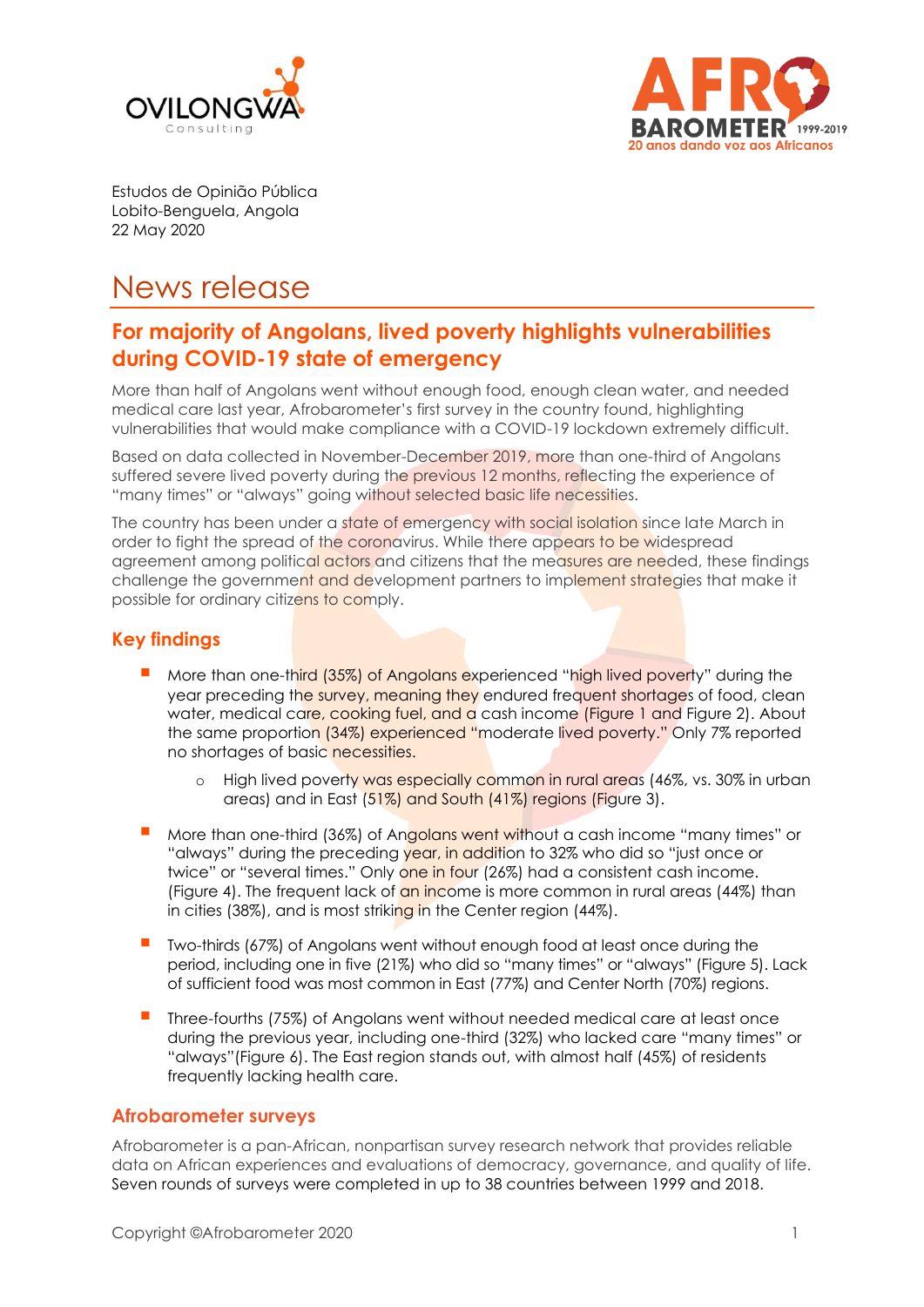

Round 8 surveys are planned in at least 35 countries in 2019/2020. Afrobarometer conducts face-to-face interviews in the language of the respondent's choice with nationally representative samples.

In its first survey in Angola, the Afrobarometer team, led by Ovilongwa – Estudos de Opinião Pública, interviewed 2,400 adult Angolans between 27 November and 27 December 2019. A sample of this size yields country-level results with a margin of error of +/-2 percentage points at a 95% confidence level.

#### **Charts**



**Figure 1: Lived poverty** | Angola | 2019

*Respondents were asked: Over the past year, how often, if ever, have you or anyone in your family gone without: Enough food to eat? Enough clean water for home use? Medicines or medical treatment? Enough fuel to cook your food? A cash income? (Afrobarometer's Lived Poverty Index averages responses across these questions; "high lived poverty" corresponds to a frequent lack of these basic necessities.)*



#### **Figure 2: Deprivation of basic necessities** | Angola | 2019

*Respondents were asked: Over the past year, how often, if ever, have you or anyone in your family gone without: Enough food to eat? Enough clean water for home use? Medicines or medical treatment? Enough fuel to cook your food? A cash income? (Afrobarometer's Lived Poverty Index averages responses across these questions; "high lived poverty" corresponds to a frequent lack of these basic necessities.)*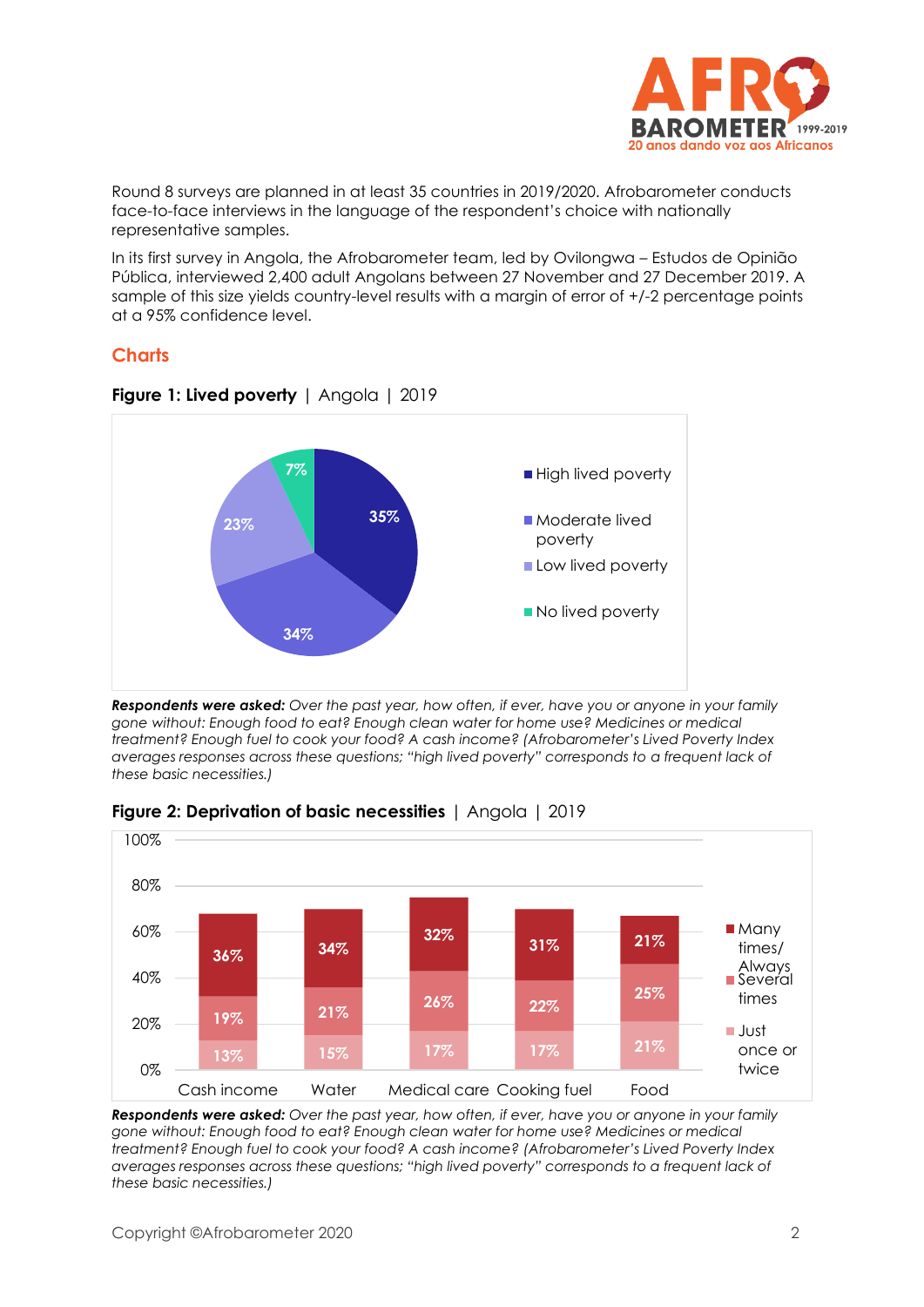



#### **Figure 3: Lived poverty** | by region<sup>1</sup> and rural-urban residency | Angola | 2019

*Respondents were asked: Over the past year, how often, if ever, have you or anyone in your family gone without: Enough food to eat? Enough clean water for home use? Medicines or medical treatment? Enough fuel to cook your food? A cash income?*





*Respondents were asked: Over the past year, how often, if ever, have you or anyone in your family gone without: A cash income?*

<sup>&</sup>lt;sup>1</sup> In accordance with National Statistics Institute classifications, regions include the following provinces: North (Cabinda, Uíge, Zaire), Center North (Bengo, Cuanza Norte, Malange), Luanda, Center (Benguela, Bié, Cuanza Sul, Huambo), East (Cuando Cubango, Lunda Sul, Lunda Norte, Moxico), and South (Cunene, Huíla, Namibe). Results for Cabinda province, which are included in the North region average, are also shown separately.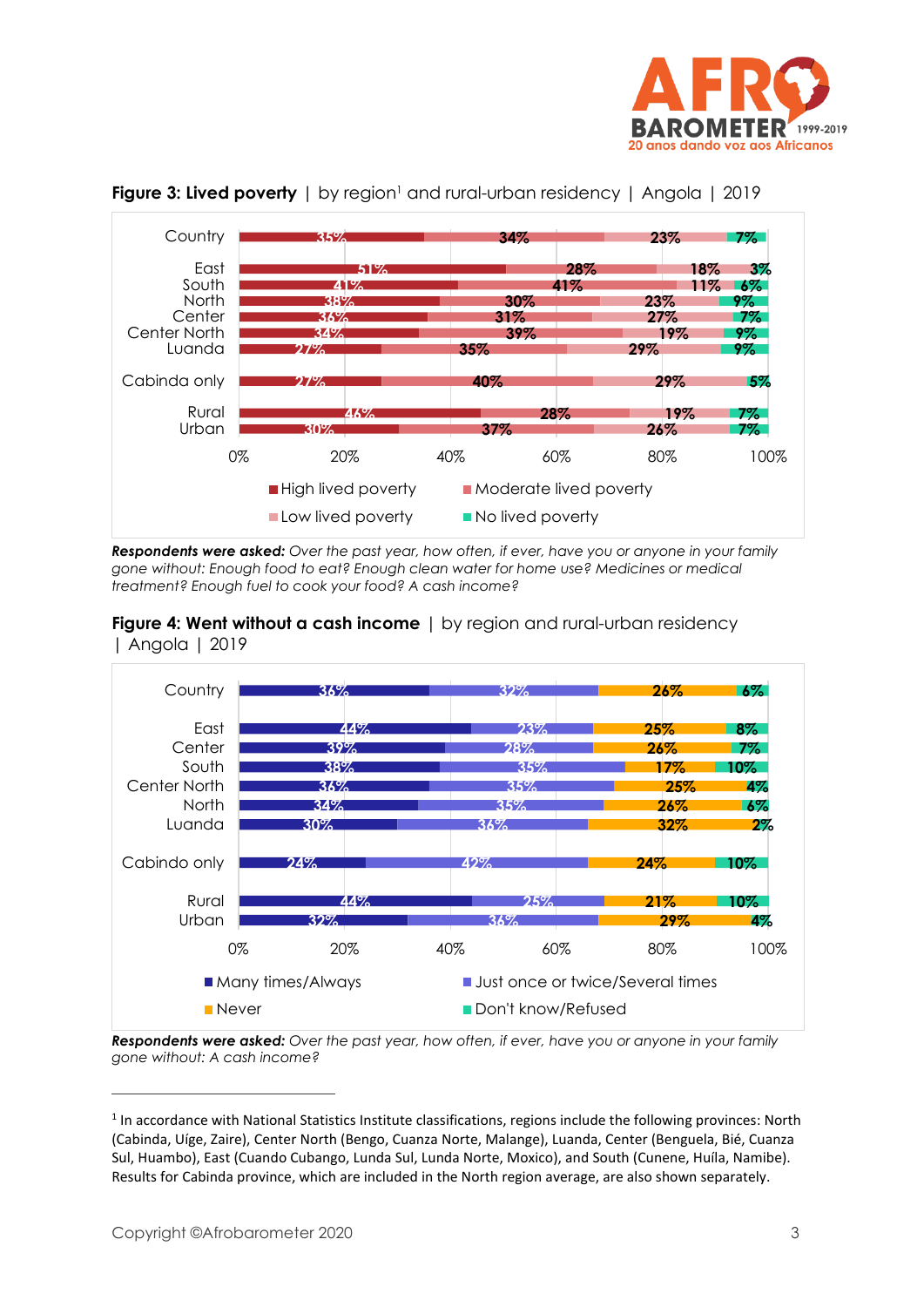



#### **Figure 5: Went without enough food** | by region and rural-urban residency | Angola | 2019

*Respondents were asked: Over the past year, how often, if ever, have you or anyone in your family gone without: Enough food to eat?*

#### **Figure 6: Went without needed medical care** | by region and rural-urban residency | Angola | 2019



*Respondents were asked: Over the past year, how often, if ever, have you or anyone in your family gone without: Medicines or medical treatment?*